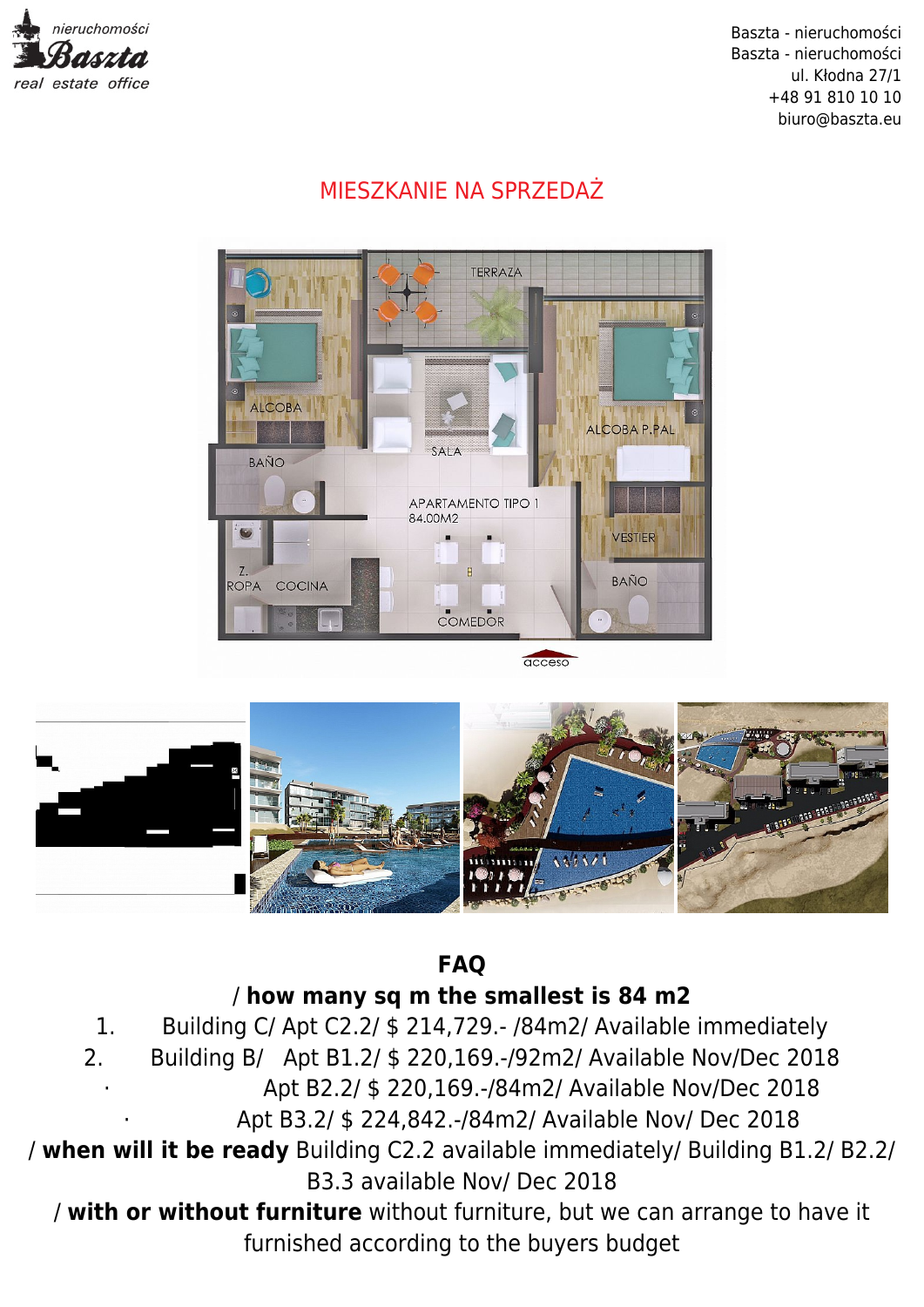

## / **is it possible to leave it to any professional company to manage of**

**it?** Long term rental, New Winds Realty will manage it. Short term a company will be appointed to manage all the short term rental apts.

/ **how much can owner get monthly or yearly?** Short term, during construction period Monthly \$ 1,000.- to \$ 1,100.-/ When project is ready (At least) \$ 1,400.- to 1,700.- Monthly.

/ **etc**...On short term (Only when the 1st phase of the project is ready, Building A through D) the daily rate will be an average of \$ 200.- per night with an occupancy of 4 persons per room. Based on this calculation, the charge per person will be \$50.-per night. This is a very attractive rate.

The project is not only centrally located but it offers the following advantages as well:

1. Huge swimming pool

2. Gym

- 3. 24/7 security at the gate and the premises
- 4. Walking distance from the following hotels with their restaurants;

**Clarion Hotel** 

- Marriott Hotel
- **Hilton Hotel**
- · Floris Suites Hotel
- And the World Trade Center
- 5. Walking distance from the following beaches;
	- Parasasa Beach
	- Marriott Beach
	- Mumba Beach
	- · Hilton Beach
	- Pirate Beach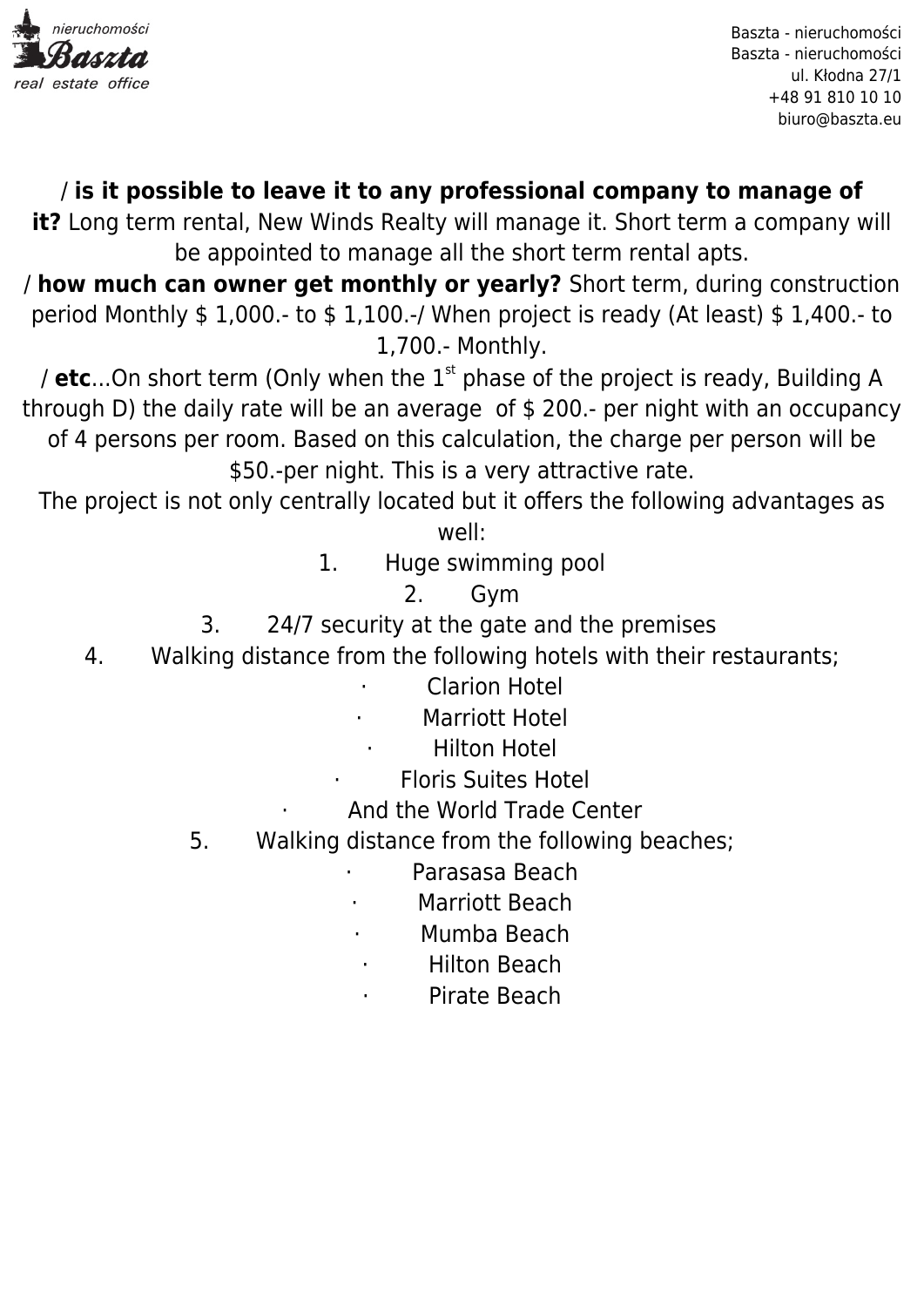

| Symbol            | <b>APARTAMENT</b> | Rodzaj         | <b>MIESZKANIE</b> |
|-------------------|-------------------|----------------|-------------------|
|                   |                   | nieruchomości  |                   |
| Rodzaj transakcji | <b>SPRZEDAŻ</b>   | Rodzaj rynku   | <b>PIERWOTNY</b>  |
| Kraj              | <b>POLSKA</b>     | Ilość poziomów |                   |